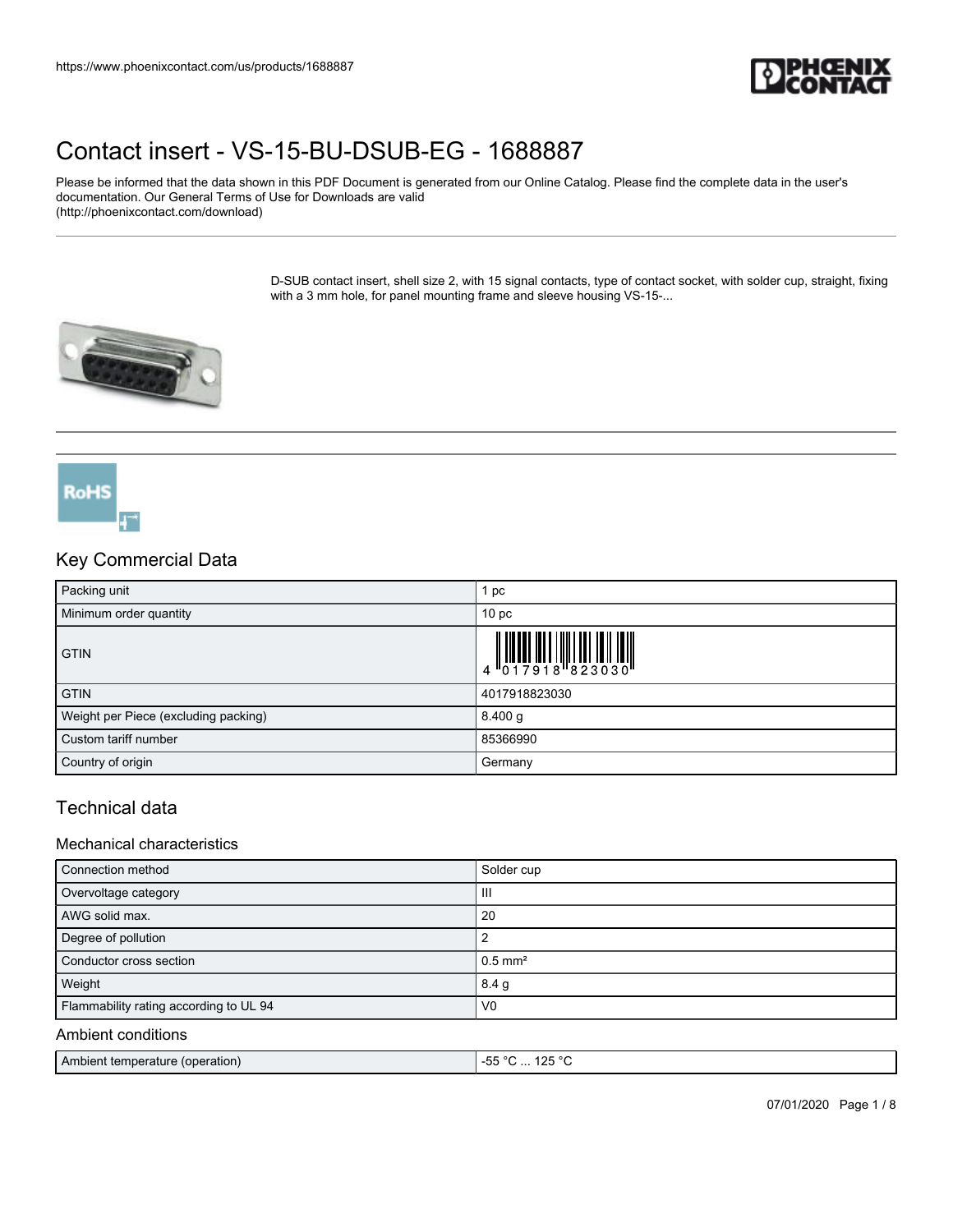

## Technical data

#### Material data

| Contact surface material | Hard gold-plated over nickel |  |
|--------------------------|------------------------------|--|
| Contact material         | Copper alloy                 |  |
| Contact carrier material | PBT-GF                       |  |
| Housing material         | Steel, tin-plated            |  |
| Width                    | 14.5 mm                      |  |
| Height                   | 12.93 mm                     |  |
| Length                   | 39.52 mm                     |  |
| Mounting type            | Hole                         |  |

#### Electrical characteristics

| Number of positions   | 15                       |
|-----------------------|--------------------------|
| Rated current         | 5 A (at 20 $^{\circ}$ C) |
| Overvoltage category  | Ш                        |
| Degree of pollution   |                          |
| Rated voltage (III/3) | 125 V                    |
| Test voltage          | 1200 V                   |

### Standards and Regulations

| Flammability rating according to UL 94 | V <sub>0</sub>                                                                                                                                                                                                                                                                                                                                                                                                                                    |  |  |
|----------------------------------------|---------------------------------------------------------------------------------------------------------------------------------------------------------------------------------------------------------------------------------------------------------------------------------------------------------------------------------------------------------------------------------------------------------------------------------------------------|--|--|
| Safety note                            | WARNING: The connectors may not be plugged in or disconnected under<br>load. Ignoring the warning or improper use may damage persons and/or<br>property.                                                                                                                                                                                                                                                                                          |  |  |
|                                        | • WARNING: Commission properly functioning products only. The products<br>must be regularly inspected for damage. Decommission defective products<br>immediately. Replace damaged products. Repairs are not possible.                                                                                                                                                                                                                             |  |  |
|                                        | • WARNING: Only electrically qualified personnel may install and operate<br>the product. They must observe the following safety notes. The qualified<br>personnel must be familiar with the basics of electrical engineering. They<br>must be able to recognize and prevent danger. The relevant symbol on the<br>packaging indicates that only personnel familiar with electrical engineering<br>are allowed to install and operate the product. |  |  |
|                                        | • The products are suitable for applications in plant, controller, and<br>electrical device engineering.                                                                                                                                                                                                                                                                                                                                          |  |  |
|                                        | • When operating the connectors in outdoor applications, they must be<br>separately protected against environmental influences.                                                                                                                                                                                                                                                                                                                   |  |  |
|                                        | . Assembled products may not be manipulated or improperly opened.                                                                                                                                                                                                                                                                                                                                                                                 |  |  |
|                                        | • Only use mating connectors that are specified in the technical data of the<br>standards listed (e.g. the ones listed in the product accessories online at<br>phoenixcontact.com/products).                                                                                                                                                                                                                                                      |  |  |
|                                        | • When using the product in direct connection with third-party<br>manufacturers, the user is responsible.                                                                                                                                                                                                                                                                                                                                         |  |  |
|                                        | • For operating voltages > 50 V AC, conductive connector housings must<br>be grounded                                                                                                                                                                                                                                                                                                                                                             |  |  |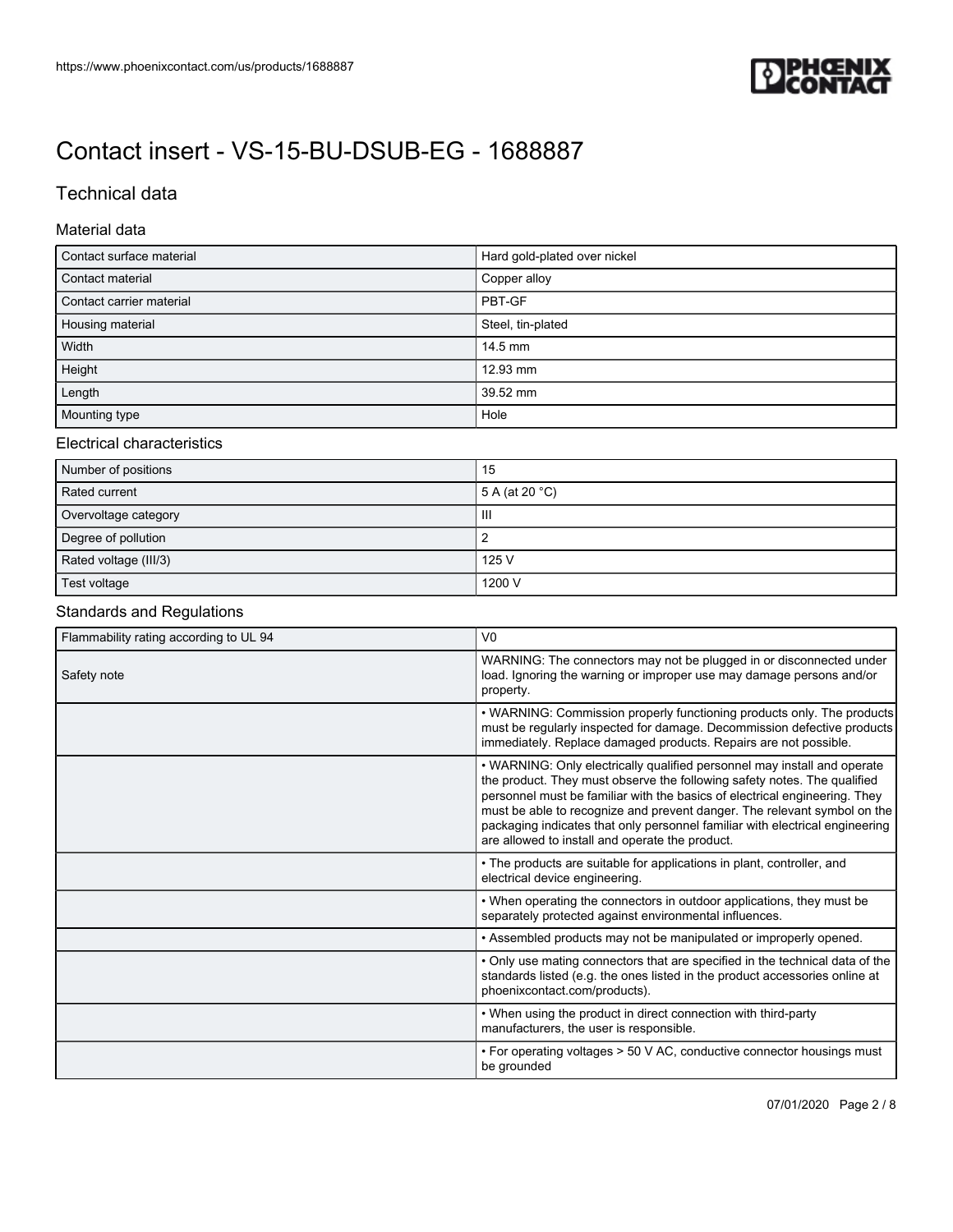

### Technical data

#### Standards and Regulations

|  | • Only use tools recommended by Phoenix Contact                                                                                                                                              |  |
|--|----------------------------------------------------------------------------------------------------------------------------------------------------------------------------------------------|--|
|  | • The installation notes/Design In documents online on the download page<br>at phoenixcontact.com/products must be observed for this product.                                                |  |
|  | • Use a protective cap to protect connectors that are not in use. The<br>suitable accessories are available online in the accessory section of the<br>product at phoenixcontact.com/products |  |
|  | • Operate the connector only when it is fully plugged in and interlocked.                                                                                                                    |  |
|  | • Operate the connector only when it is fully plugged in.                                                                                                                                    |  |
|  | . Ensure that when laying the cable, the tensile load on the connectors<br>does not exceed the upper limit specified in the standards.                                                       |  |
|  | • Observe the minimum bending radius of the cable. Lay the cable without<br>twisting it.                                                                                                     |  |
|  | • VDE 0100/1.97 § 411.1.3.2 and DIN EN 60 204/11.98 § 14.1.3 are<br>applicable when combining several circuits in a cable and/or connector                                                   |  |

### Environmental Product Compliance

| <b>REACH SVHC</b> | Lead 7439-92-1                                                                                           |
|-------------------|----------------------------------------------------------------------------------------------------------|
| China RoHS        | Environmentally Friendly Use Period = 50 years                                                           |
|                   | For details about hazardous substances go to tab "Downloads", Category<br>l "Manufacturer's declaration" |

Drawings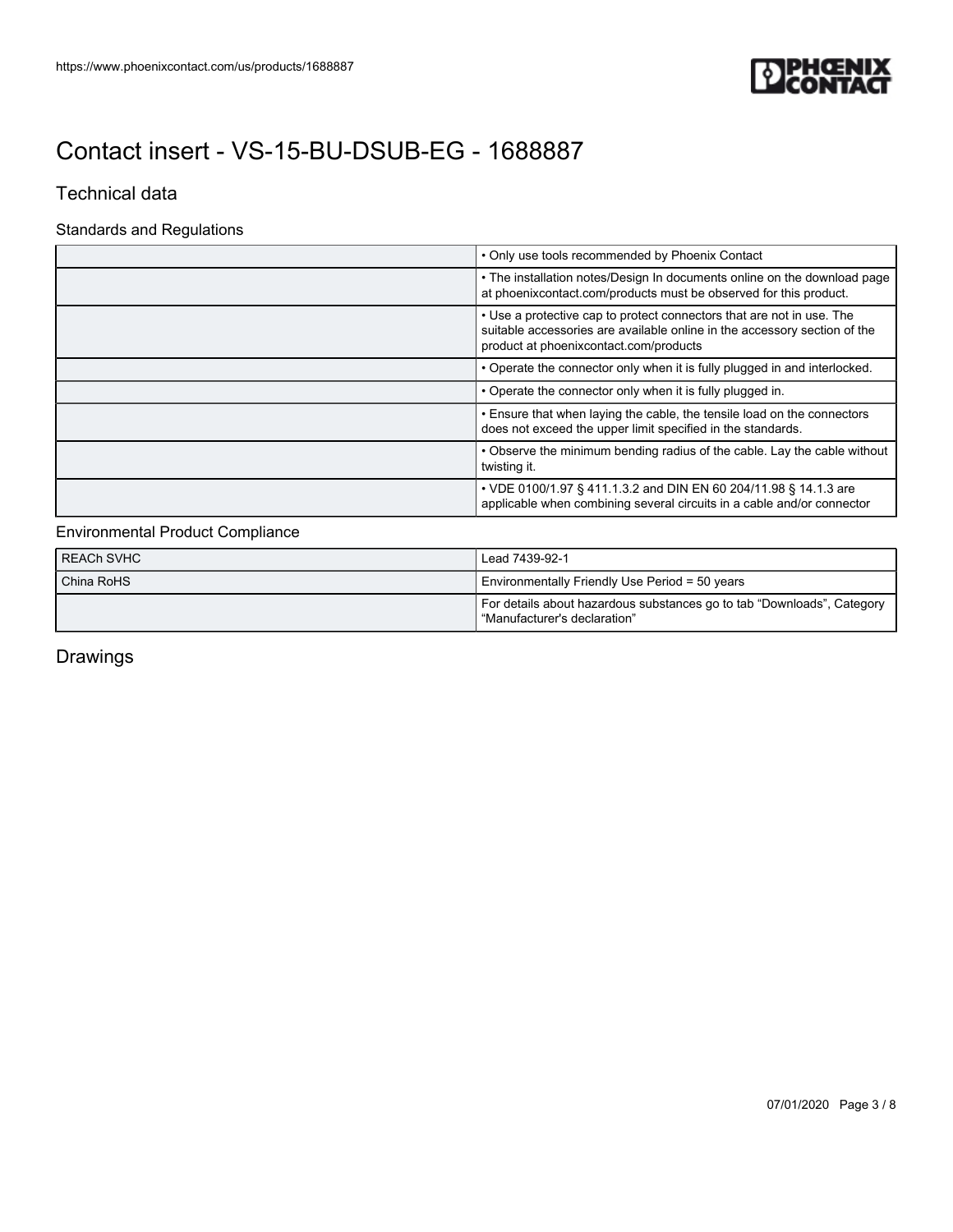





D-SUB contact insert

Dimensional drawing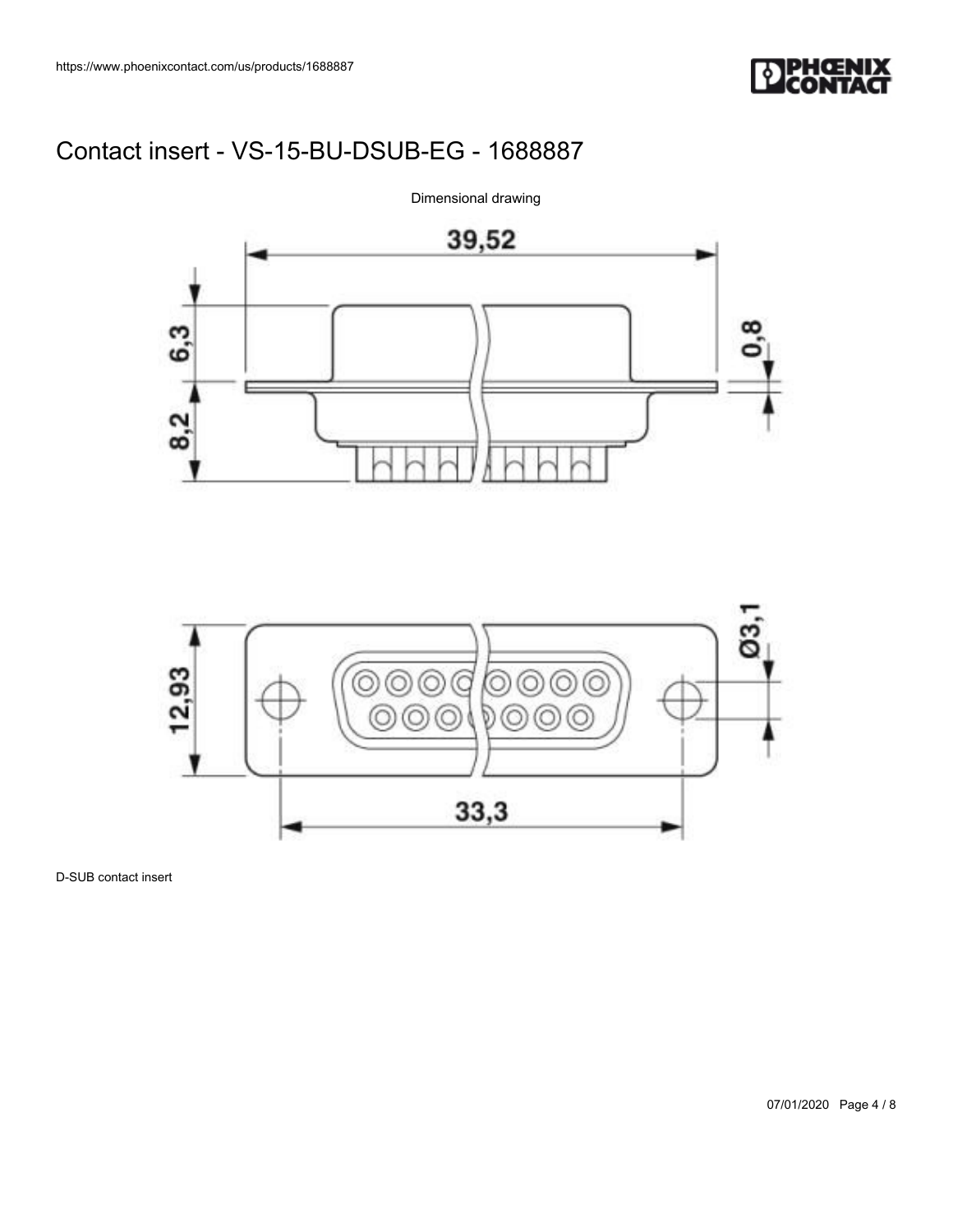

Schematic diagram



### **Classifications**

eCl@ss

| eCl@ss 10.0.1 | 27440217 |
|---------------|----------|
| eCl@ss 4.0    | 27260700 |
| eCl@ss 4.1    | 27260700 |
| eCl@ss 5.0    | 27260700 |
| eCl@ss 5.1    | 27261200 |
| eCl@ss 6.0    | 27261200 |
| eCl@ss 7.0    | 27440205 |
| eCl@ss 8.0    | 27440205 |
| eCl@ss 9.0    | 27440217 |

#### ETIM

| <b>ETIM 2.0</b> | EC000438 |
|-----------------|----------|
| <b>ETIM 3.0</b> | EC000438 |
| <b>ETIM 4.0</b> | EC000438 |
| ETIM 5.0        | EC000438 |

07/01/2020 Page 5 / 8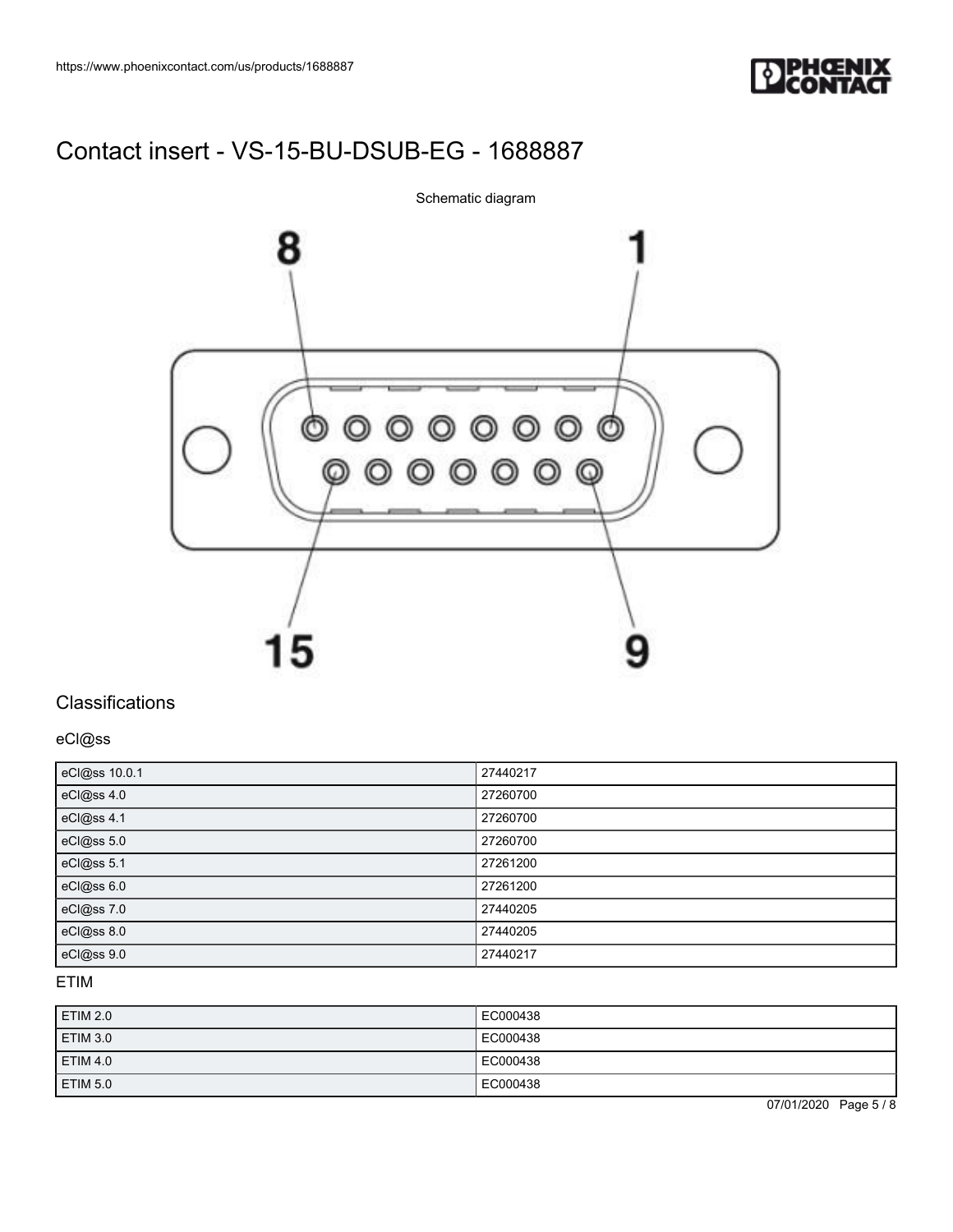

### **Classifications**

#### ETIM

| ETIM 6.0 | EC000438 |
|----------|----------|
| ETIM 7.0 | EC000438 |

#### UNSPSC

| UNSPSC 6.01          | 30211923 |
|----------------------|----------|
| <b>UNSPSC 7.0901</b> | 39121522 |
| <b>UNSPSC 11</b>     | 39121522 |
| <b>UNSPSC 12.01</b>  | 39121522 |
| UNSPSC 13.2          | 39121421 |
| UNSPSC 18.0          | 39121421 |
| UNSPSC 19.0          | 39121421 |
| <b>UNSPSC 20.0</b>   | 39121421 |
| <b>UNSPSC 21.0</b>   | 39121421 |

### Approvals

#### Approvals

#### Approvals

UL Recognized / EAC

#### Ex Approvals

#### Approval details

| UL Recognized | 77    | http://database.ul.com/cgi-bin/XYV/template/LISEXT/1FRAME/index.htm | FILE E 118976 |
|---------------|-------|---------------------------------------------------------------------|---------------|
| EAC           | E O F |                                                                     | B.01687       |

#### Accessories

Accessories

Sleeve housings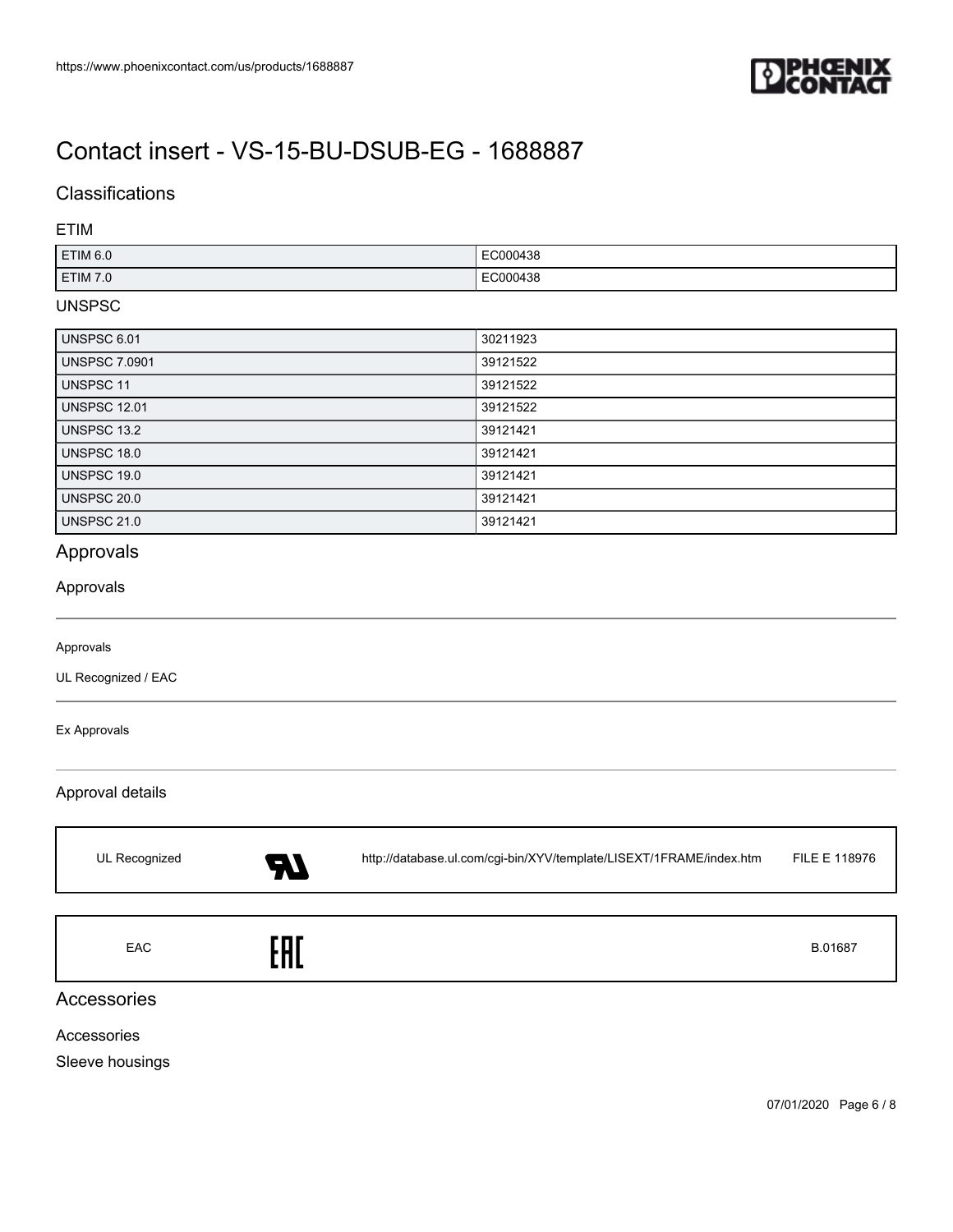

### Accessories

[D-SUB sleeve housings - CUC-DST-GPME-S/DSSC15 - 1419710](https://www.phoenixcontact.com/us/products/1419710)



D-SUB sleeve housings, degree of protection: IP20, material: ABS, metal-plated, cable outlet: straight, size of housing: 2, color: Bare metallic

[D-SUB sleeve housings - CUC-DST-GPME-A/DSSC15 - 1419718](https://www.phoenixcontact.com/us/products/1419718)



D-SUB sleeve housings, degree of protection: IP20, material: ABS, metal-plated, cable outlet: angled, size of housing: 2, color: Bare metallic

[D-SUB sleeve housings - CUC-DST-GZNI-S/DSSC15 - 1419724](https://www.phoenixcontact.com/us/products/1419724)



D-SUB sleeve housings, degree of protection: IP20, material: Zinc die-cast, cable outlet: straight, size of housing: 2, color: Bare metallic

[D-SUB sleeve housings - CUC-DST-GZNI-A/DSSC15 - 1419725](https://www.phoenixcontact.com/us/products/1419725)



D-SUB sleeve housings, degree of protection: IP20, material: Zinc die-cast, cable outlet: angled, size of housing: 2, color: Bare metallic

[D-SUB sleeve housings - CUC-DST-GPME-S/DSFL15 - 1419731](https://www.phoenixcontact.com/us/products/1419731)



D-SUB sleeve housings, degree of protection: IP20, material: ABS, metal-plated, cable outlet: straight, size of housing: 2, color: Bare metallic